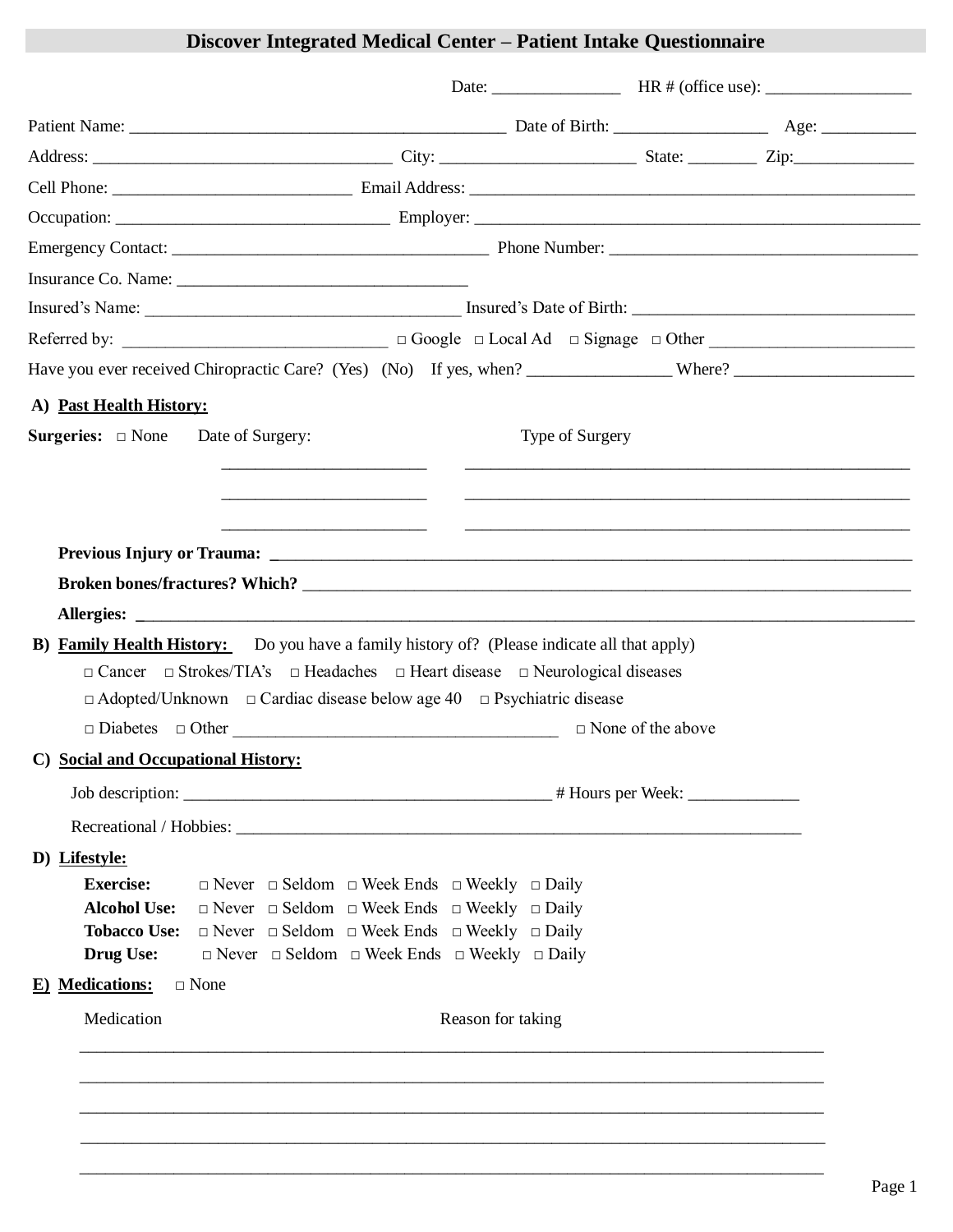| Review of Systems: Have you had any of the issues related to the following?                                                                                                                                                                                                                                                                                                                                                                                      |  |  |  |
|------------------------------------------------------------------------------------------------------------------------------------------------------------------------------------------------------------------------------------------------------------------------------------------------------------------------------------------------------------------------------------------------------------------------------------------------------------------|--|--|--|
|                                                                                                                                                                                                                                                                                                                                                                                                                                                                  |  |  |  |
| <b>Pulmonary (lung-related)</b><br>$\Box$ Asthma/difficulty breathing $\Box$ COPD $\Box$ Emphysema $\Box$ Other $\Box$ $\Box$ None of the above                                                                                                                                                                                                                                                                                                                  |  |  |  |
| Cardiovascular (heart-related)<br>□ Heart surgeries □ Congestive heart failure □ Murmurs or valvular disease □ Heart attacks/MIs □ Heart disease/problems<br>□ Hypertension □ Pacemaker □ Angina/chest pain □ Irregular heartbeat □ Other<br>$\Box$ None of the above                                                                                                                                                                                            |  |  |  |
| <b>Neurological (nerve-related)</b><br>$\Box$ Visual changes/loss of vision $\Box$ One-sided weakness of face or body $\Box$ History of seizures $\Box$ One-sided decreased feeling<br>in the face or body $\Box$ Headaches $\Box$ Memory loss $\Box$ Tremors $\Box$ Vertigo $\Box$ Loss of sense of smell<br>$\Box$ Strokes/TIAs $\Box$ Other $\Box$ $\Box$ None of the above                                                                                   |  |  |  |
| Endocrine (glandular/hormonal)<br>$\Box$ Thyroid disease $\Box$ Hormone replacement therapy $\Box$ Injectable steroid replacements $\Box$ Diabetes<br>$\Box$ Other $\Box$ $\Box$ None of the above                                                                                                                                                                                                                                                               |  |  |  |
| <b>Renal (kidney-related)</b><br>$\Box$ Renal calculi/stones $\Box$ Hematuria (blood in the urine) $\Box$ Incontinence (can't control) $\Box$ Bladder Infections<br>$\Box$ Difficulty urinating $\Box$ Kidney disease $\Box$ Dialysis $\Box$ Other $\Box$ $\Box$ None of the above                                                                                                                                                                               |  |  |  |
| Gastroenterological (stomach-related)<br>$\Box$ Nausea $\Box$ Difficulty swallowing $\Box$ Ulcerative disease $\Box$ Frequent abdominal pain $\Box$ Hiatal hernia $\Box$ Constipation<br>$\Box$ Pancreatic disease $\Box$ Irritable bowel/colitis $\Box$ Hepatitis or liver disease $\Box$ Bloody or black tarry stools<br>$\Box$ Vomiting blood $\Box$ Bowel incontinence $\Box$ Gastroesophageal reflux/heartburn $\Box$ Other $\Box$ $\Box$ None of the above |  |  |  |
| Hematological (blood-related)<br>$\Box$ Anemia $\Box$ Regular anti-inflammatory use (Motrin/Ibuprofen/Naproxen/Naprosyn/Aleve) $\Box$ HIV positive<br>$\Box$ Abnormal bleeding/bruising $\Box$ Sickle-cell anemia $\Box$ Enlarged lymph nodes $\Box$ Hemophilia<br>$\Box$ Hypercoagulation or deep venous thrombosis/history of blood clots $\Box$ Anticoagulant therapy $\Box$ Regular aspirin use<br>$\Box$ Other $\Box$ $\Box$ None of the above              |  |  |  |
| Dermatological (skin-related)<br>$\Box$ Significant burns $\Box$ Significant rashes $\Box$ Skin grafts $\Box$ Psoriatic disorders $\Box$ Other $\Box$ $\Box$ None of the above                                                                                                                                                                                                                                                                                   |  |  |  |
| Musculoskeletal (bone/muscle-related)<br>$\Box$ Rheumatoid arthritis $\Box$ Gout $\Box$ Osteoarthritis $\Box$ Broken bones $\Box$ Spinal fracture $\Box$ Spinal surgery $\Box$ Joint surgery<br>$\Box$ Arthritis (unknown type) $\Box$ Scoliosis $\Box$ Metal implants $\Box$ Other<br>$\Box$ None of the above                                                                                                                                                  |  |  |  |
| Psychological<br>$\Box$ Psychiatric diagnosis $\Box$ Depression $\Box$ Suicidal thoughts $\Box$ Homicidal thoughts $\Box$ Bipolar disorder $\Box$ Schizophrenia<br>$\Box$ Psychiatric hospitalizations $\Box$ Other $\Box$ $\Box$ None of the above                                                                                                                                                                                                              |  |  |  |
| <b>Oncological (cancer-related)</b>                                                                                                                                                                                                                                                                                                                                                                                                                              |  |  |  |
| <b>Females Only:</b> Are you currently pregnant or think you may be pregnant? $\Box$ No $\Box$ Yes Breastfeeding? $\Box$ No $\Box$ Yes                                                                                                                                                                                                                                                                                                                           |  |  |  |
| Is there anything else in your past medical history that you feel is important to your care here?                                                                                                                                                                                                                                                                                                                                                                |  |  |  |
| I have read the above information and certify it to be true and correct to the best of my knowledge, and hereby authorize this<br>office of chiropractic to provide me with chiropractic care, in accordance with this state's statutes. If my insurance will be billed, I<br>authorize payment of medical benefits to Discover Chiropractic for services performed.                                                                                             |  |  |  |

Patient or Guardian Signature: \_\_\_\_\_\_\_\_\_\_\_\_\_\_\_\_\_\_\_\_\_\_\_\_\_\_\_\_\_\_\_\_\_\_\_\_\_\_\_\_\_\_\_\_ Date: \_\_\_\_\_\_\_\_\_\_\_\_\_\_\_\_\_\_\_\_\_\_\_\_